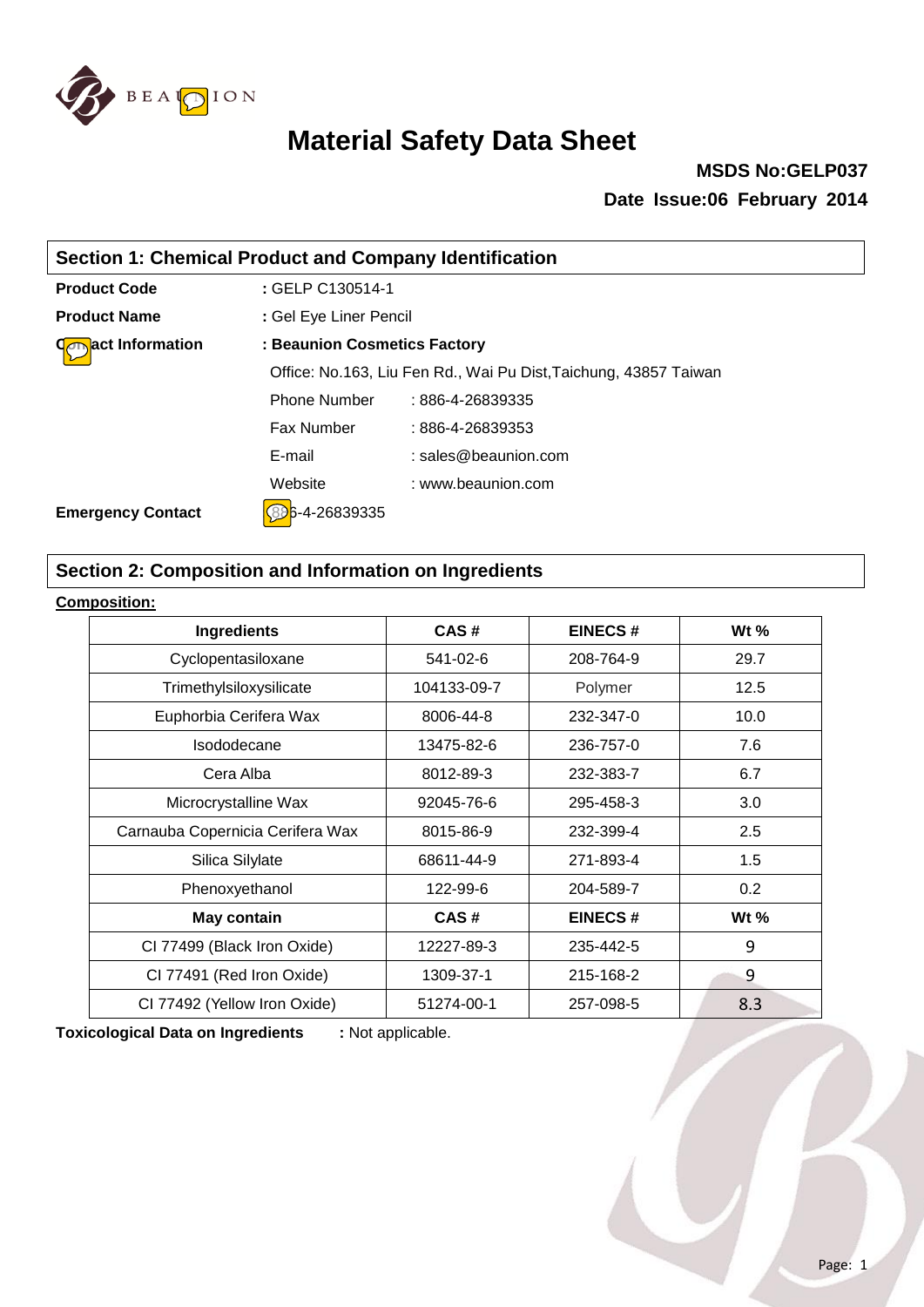

| <b>Section 3: Hazards Identification</b> |                                                     |  |  |
|------------------------------------------|-----------------------------------------------------|--|--|
| <b>Emergency Overview</b>                | : No known significant effects or critical hazards. |  |  |
| <b>Potential Acute Health Effects</b>    |                                                     |  |  |
| Eye                                      | : Slight irritation can't be excluded.              |  |  |
| <b>Skin</b>                              | : Slight irritation can't be excluded.              |  |  |
| Ingestion                                | : No known significant effects or critical hazards. |  |  |
| <b>Inhalation</b>                        | : No known significant effects or critical hazards. |  |  |
| <b>Potential Chronic Health Effects</b>  | : No known significant effects or critical hazards. |  |  |

| <b>Section 4: First Aid Measures</b> |                                                                                                                    |  |
|--------------------------------------|--------------------------------------------------------------------------------------------------------------------|--|
| <b>Eye Contact</b>                   | : Remove any contact lenses, flush eyes with plenty of cold water for 15 mins, get medical<br>attention if needed. |  |
| <b>Skin Contact</b>                  | : Wash off with water, if irritation occurs, get medical attention.                                                |  |
| <b>Inhalation</b>                    | : Not applicable.                                                                                                  |  |
| Ingestion                            | : Wash out mouth with water. Do not induce vomiting unless directed to do so by medical                            |  |
|                                      | personnel. Never give anything by mouth to an unconscious person. Get medical attention                            |  |
|                                      | immediately.                                                                                                       |  |

| <b>Section 5: Fire Fighting Measures</b>                |                                                                          |  |  |
|---------------------------------------------------------|--------------------------------------------------------------------------|--|--|
| <b>Flammability of the Product</b>                      | : No specific fire or explosion hazards.                                 |  |  |
| <b>Products of combustion</b>                           | : No specific data.                                                      |  |  |
| <b>Extinguishing Media</b>                              | : Water, Dry chemical, Foam, CO2.                                        |  |  |
| <b>Fire Fighting Instructions</b>                       | : Wear self-contained breathing apparatus and full protective equipment. |  |  |
| <b>Special Remarks on Fire Hazards : Not available.</b> |                                                                          |  |  |

| <b>Section 6: Accidental Release Measures</b> |                                                                                      |  |
|-----------------------------------------------|--------------------------------------------------------------------------------------|--|
| <b>Personal precautions</b>                   | : No action shall be taken involving any personal risk or without suitable training. |  |
|                                               | Evacuate surrounding areas. Keep unnecessary and unprotected personnel from          |  |
|                                               | entering. Put on appropriate personal protective equipment.                          |  |
| <b>Environmental precautions</b>              | : Avoid dispersal of spilled material and runoff and contact with soil, waterways,   |  |
|                                               | drains and sewers. Inform the relevant authorities if the product has caused         |  |
|                                               | environmental pollution (sewers, waterways, soil or air).                            |  |
| Methods for cleaning up                       | : Move containers from spill area. Prevent entry into sewers, water courses. Vacuum  |  |
|                                               | or sweep up material and place in a designated, labeled waste container. Dispose     |  |
|                                               | of via a licensed waste disposal contractor.                                         |  |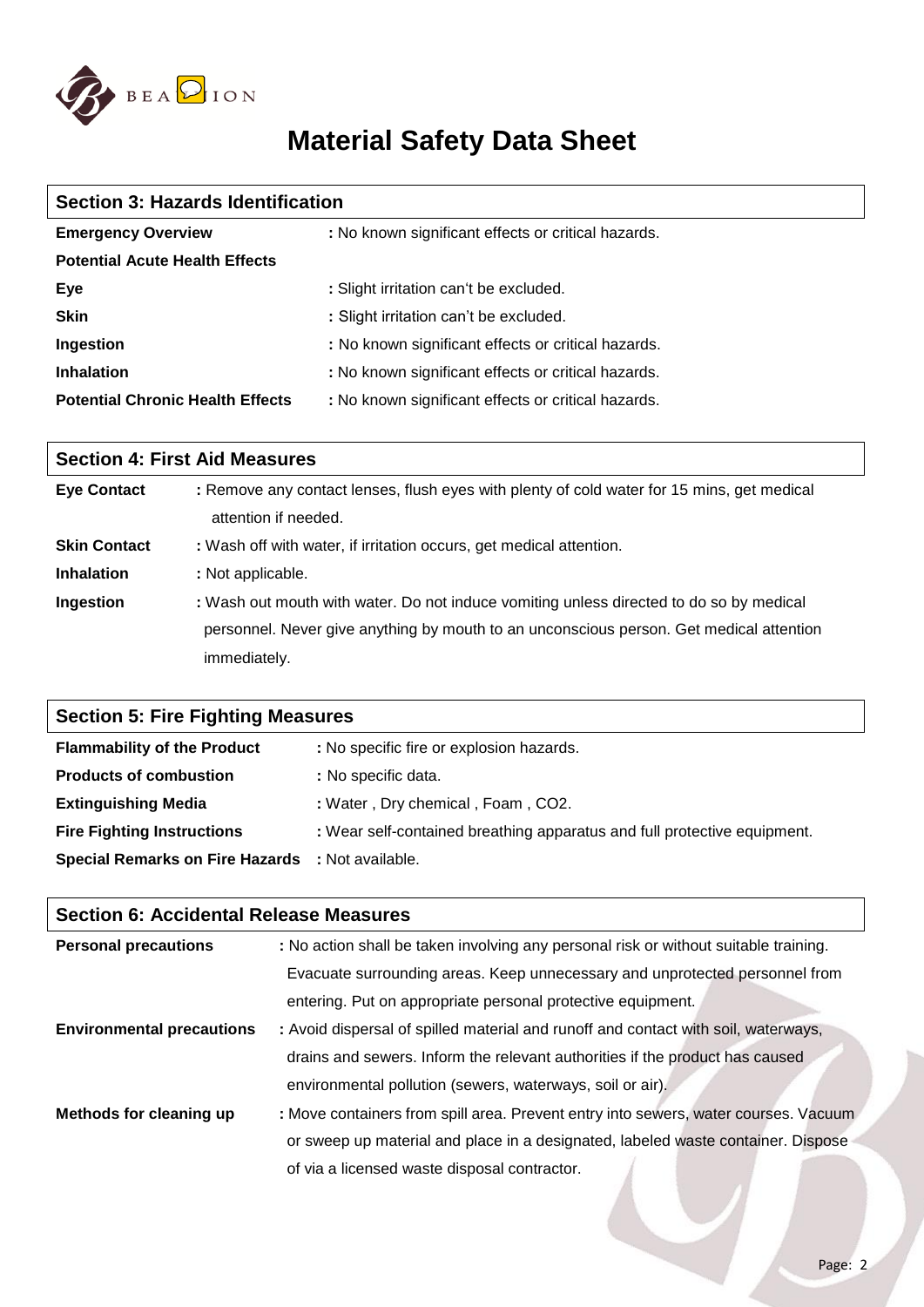

#### **Section 7: Handling and Storage**

**Handling** : Users should wash hands before eating, drinking and smoking.

**Storage :** Avoid direct sunlight. Store in a normal temperature and a normal humidity room.

#### **Section 8: Exposure Controls/Personal Protection**

#### **Consult local authorities for acceptable exposure limits.**

| <b>Engineering measures</b> | : None.                               |
|-----------------------------|---------------------------------------|
| <b>Personal protection</b>  |                                       |
| Eye                         | : Not available.                      |
| <b>Skin</b>                 | : Not available.                      |
| <b>Respiratory</b>          | : Not available.                      |
| <b>Hygiene measures</b>     | : Wash hands after handling products. |

## **Section 9: Physical and Chemical Properties**

| <b>Physical State</b>            | : Solid in a normal temperature.        |
|----------------------------------|-----------------------------------------|
| Color                            | : Brown.                                |
| Odor                             | : odorless.                             |
| рH                               | : Not determined.                       |
| <b>Vapor Pressure</b>            | : Not available.                        |
| <b>Boiling Point</b>             | : Over 100 °C (212.00°F).               |
| <b>Melting Point</b>             | : $51^{\circ}$ C (123.80 $^{\circ}$ F). |
| <b>Auto-Ignition Temperature</b> | : Not available.                        |
| <b>Flash Point</b>               | : Not available.                        |
| <b>Explosion Limits: Lower</b>   | : Not available.                        |
| <b>Explosion Limits: Upper</b>   | : Not available.                        |
| Solubility in water              | : Not soluble in water.                 |
| <b>Specific Gravity/Density</b>  | : Not available.                        |
|                                  |                                         |

### **Section 10: Stability and Reactivity Data**

| : Stable.                             |  |
|---------------------------------------|--|
| : High temperature and high humidity. |  |
| : Not available.                      |  |
| : Not available.                      |  |
| : Not available.                      |  |
|                                       |  |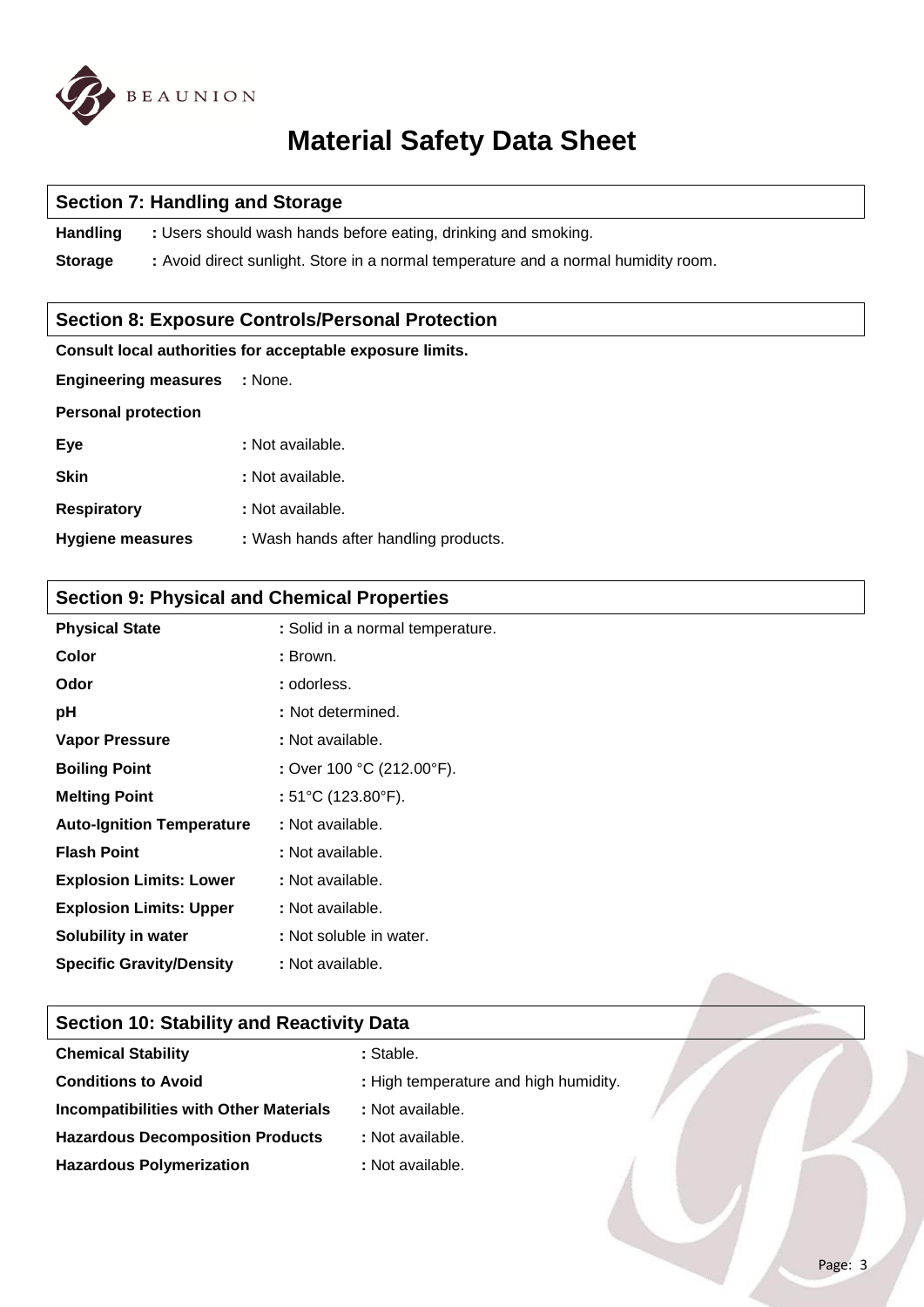

| <b>Section 11: Toxicological Information</b> |                                                     |  |  |
|----------------------------------------------|-----------------------------------------------------|--|--|
| <b>Acute toxicity</b>                        | : No known significant effects or critical hazards. |  |  |
| <b>Chronic toxicity</b>                      | : No known significant effects or critical hazards. |  |  |
| Carcinogenicity                              | : No known significant effects or critical hazards. |  |  |
| <b>Mutagenicity</b>                          | : No known significant effects or critical hazards. |  |  |
| <b>Teratogenicity</b>                        | : No known significant effects or critical hazards. |  |  |
| <b>Reproductive toxicity</b>                 | : No known significant effects or critical hazards. |  |  |
|                                              |                                                     |  |  |
| <b>Section 12: Ecological Information</b>    |                                                     |  |  |
|                                              |                                                     |  |  |

| <b>Ecotoxicity</b>                                | : Not available.                                      |
|---------------------------------------------------|-------------------------------------------------------|
| <b>Toxicity of the Products of Biodegradation</b> | : The products of degradation are less toxic than the |
|                                                   | product itself.                                       |
| Special Remarks on the Products of Biodegradation | : Not available.                                      |

#### **Section 13: Disposal Considerations**

#### **Waste Disposal:**

The generation of waste should be avoided or minimized wherever possible. Empty containers or liners may retain some product residues. This material and its container must be disposed of in accordance with federal, state and local environmental control regulations.

| <b>Section 14: Transport Information</b> |                                                        |  |  |
|------------------------------------------|--------------------------------------------------------|--|--|
| <b>UN Classification</b>                 | : None.                                                |  |  |
| <b>UN Number</b>                         | : None.                                                |  |  |
| Land-road/Railway                        | : This product is not classified according to ADR/RID. |  |  |
| Sea                                      | : This product is not classified according to IMDG.    |  |  |
| Air                                      | : This product is not classified according to IATA.    |  |  |
| <b>Special Provisions for Transport</b>  | : Not applicable.                                      |  |  |

#### **Section 15: Other Regulatory Information**

#### **Domestic Regulations**

**Toxic Chemical Substances Management Act : None of the components are listed.** 

- **Toxic Chemical Substances Control Act :** None of the components are listed.
- -

### **Toxic Chemical Substances Transportation Management Regulations :** None of the components are listed. **International lists**

- **Europe inventory :** All components are listed or exempted.
- **China inventory (IECSC) :** All components are listed or exempted.